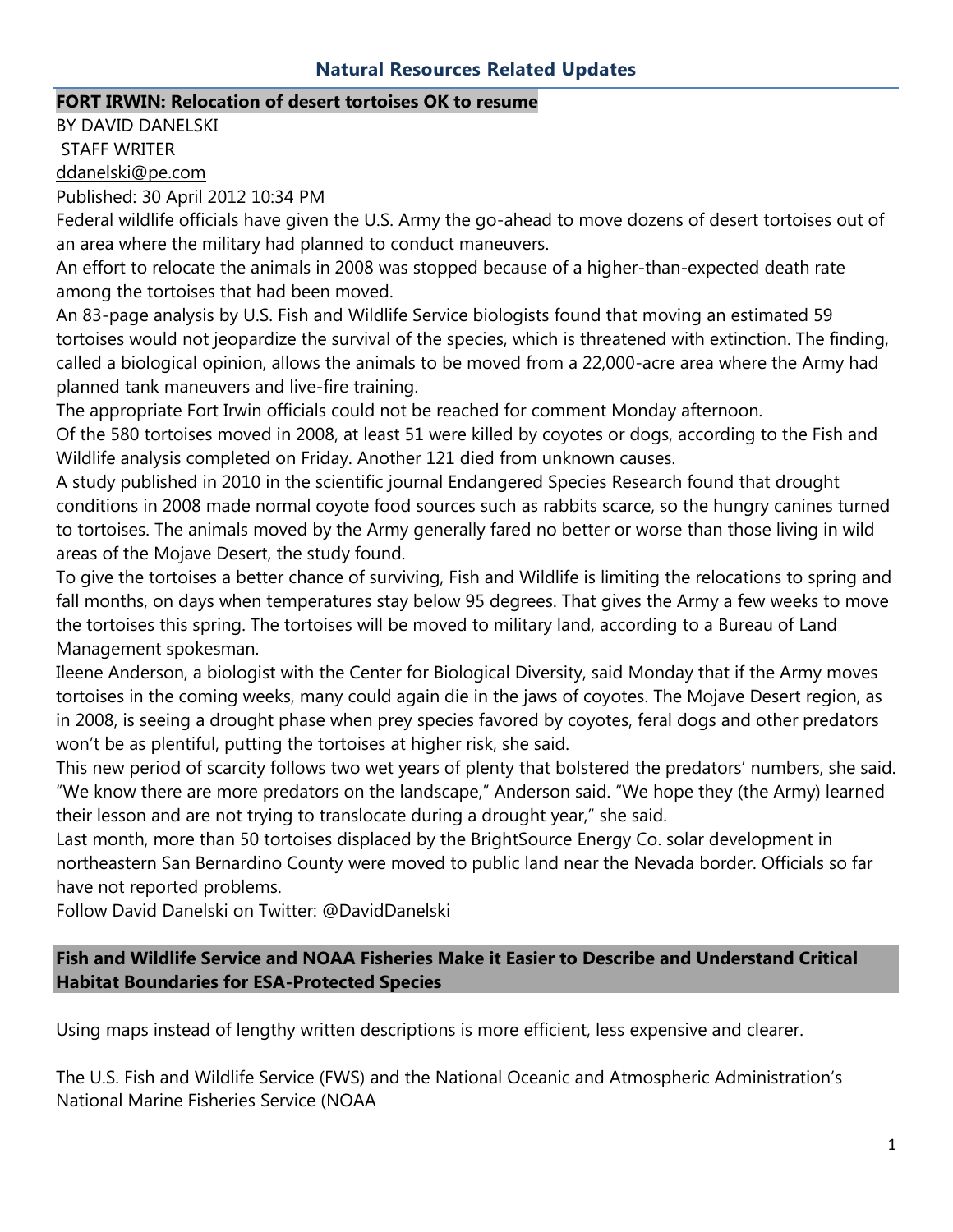Fisheries) have taken a significant step in their effort to make the process of proposing or changing boundaries of critical habitat designations for species protected by the Endangered Species Act (ESA), more efficient, less complex and less expensive. By eliminating lengthy textual descriptions and replacing them with maps illustrating critical habitat boundaries, the two agencies will effectively provide landowners and the general public with information that is clearer, while simultaneously reducing costs for the American taxpayer.

Previously, when the agencies designated or revised critical habitat for ESA-protected species, they were required to describe, in text, the boundaries of the designation for the Federal Register, in addition to using visual methods such as maps. These textual descriptions often cost hundreds of thousands of dollars annually to publish and can be difficult to interpret and understand. The FWS and NOAA Fisheries have finalized a joint rule to make the regulation under the ESA that requires the textual description of critical habitat boundaries optional.

The final joint rule, which will publish in the Federal Register on May 1,

2012 will not affect how the two agencies designate critical habitat under the ESA, or alter the criteria or methods used to evaluate areas for inclusion as critical habitat. The boundaries of critical habitat as mapped or otherwise described in the official rulemaking published in the Federal Register will remain the official delineation of the designation.

For further information or for a copy of the final rule, visit [http://www.fws.gov/endangered/improving\\_ESA/CH\\_Text.html.](http://www.fws.gov/endangered/improving_ESA/CH_Text.html)

Critical habitat is a term in the ESA identifying areas that contain habitat features essential for the conservation of a threatened or endangered species and which may require special management considerations. A designation does not set up a preserve or refuge, and has no specific regulatory impact on landowner actions on private land that do not involve Federal agency funds, authorization, or permits. Critical habitat is designated as part of a public process that takes into consideration the economic impact the designation could cause, as well as any other relevant impacts.

The agencies have increasingly provided the public with more detailed and user-friendly information about critical habitat designations and other Endangered Species Act matters through their websites, the federal regulations Internet portal at [http://www.regulations.gov,](http://www.regulations.gov/) and through local field offices.

America's fish, wildlife and plant resources belong to all of us, and ensuring the health of imperiled species is a shared responsibility. To learn more about the FWS Endangered Species program, go to [http://www.fws.gov/endangered/.](http://www.fws.gov/endangered/)

NOAA's mission is to understand and predict changes in the Earth's environment, from the depths of the ocean to the surface of the sun, and to conserve and manage our coastal and marine resources. Visit us at [http://www.noaa.gov](http://www.noaa.gov/) or on Facebook at [http://www.facebook.com/usnoaagov.](http://www.facebook.com/usnoaagov) To learn more about the NOAA Fisheries Endangered Species program, go to [http://www.nmfs.gov/pr.](http://www.nmfs.gov/pr)

The mission of the U.S. Fish and Wildlife Service is working with others to conserve, protect, and enhance fish, wildlife, plants, and their habitats for the continuing benefit of the American people. We are both a leader and trusted partner in fish and wildlife conservation, known for our scientific excellence,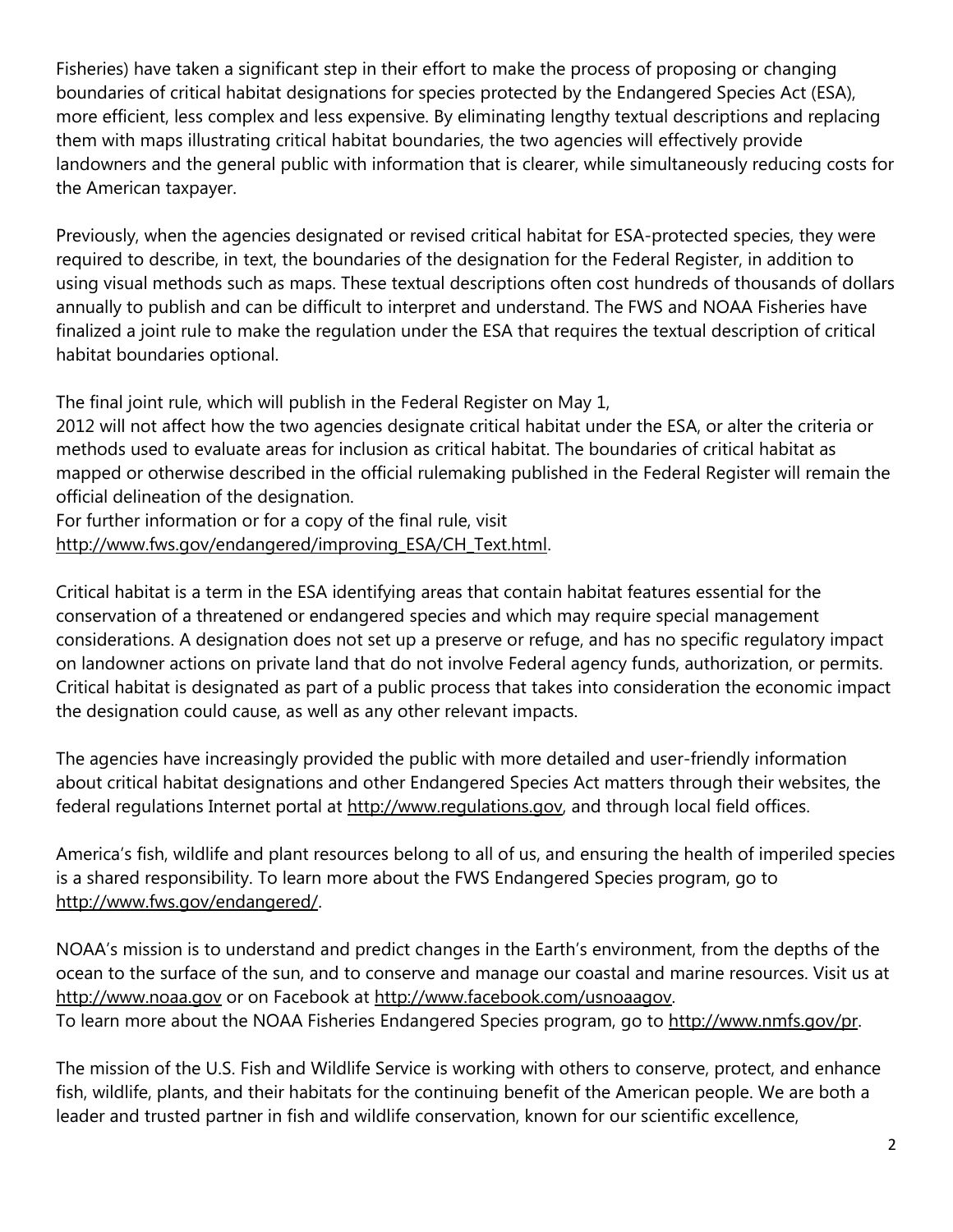stewardship of lands and natural resources, dedicated professionals, and commitment to public service. For more information on our work and the people who make it happen, visit [www.fws.gov.](http://www.fws.gov/) Connect with our Facebook page at [www.facebook.com/usfws,](http://www.facebook.com/usfws) follow our tweets at [www.twitter.com/usfwshq,](http://www.twitter.com/usfwshq) watch our YouTube Channel at<http://www.youtube.com/usfws> and download photos from our Flickr page at [http://www.flickr.com/photos/usfwshq.](http://www.flickr.com/photos/usfwshq) -FWS-

### **Senate Agriculture Committee adopts 2012 Farm Bill**

#### Posted April 27

In response to the Senate Agriculture Committee's adoption of their version of the 2012 Farm Bill, NASF [released a statement,](http://stateforesters.org/news_media/press_releases/senate_agriculture_committee_adopts_2012_farm_bill) finding that the bulk of the legislation is [consistent with their platform.](http://stateforesters.org/issues/issues_and_policy/forests_in_the_farm_bill) "While no Farm Bill can be perfect, we greatly appreciate the Committee providing many of the tools necessary for improving and maintaining the health of the nation's forests," said West Virginia State Forester and NASF President Randy Dye. "We recognize the budget climate necessitated difficult policy changes that limited and repealed other Cooperative Forestry Assistance Act authorities that are key to responding to the threats and issues identified in every state's Forest Action Plan."

[http://stateforesters.org/blog/senate\\_agriculture\\_committee\\_adopts\\_2012\\_farm\\_bill](http://stateforesters.org/blog/senate_agriculture_committee_adopts_2012_farm_bill)\_

## **U.S. EPA, Dept. of Energy Launch Innovative New Tools to Determine Solar, Wind Energy Potential on Contaminated Lands**

*City of Richmond, Calif. is serving as a pilot community for development of the tools* For Immediate Release: April 25, 2012

Media Contact: Mary Simms, [simms.mary@epa.gov,](mailto:simms.mary@epa.gov) (415) 947-4270

SAN FRANCISCO – The U.S. Environmental Protection Agency and the U.S. Department of Energy's National Renewable Energy Laboratory (NREL) have developed and launched new tools designed to test underutilized sites and contaminated land for solar and wind energy potential. The tools give local communities and landowners ways to evaluate sites for renewable energy potential without the need for technical expertise.

The alternative energy 'decision trees,' leverage NREL's knowledge of renewable energy technologies and EPA's experience in returning contaminated lands to productive use.

The EPA estimates that nationwide there are approximately 490,000 sites and almost 15 million acres of potentially contaminated properties.

"Opportunities to install renewable energy systems on vacant properties can be found in every community," said Jared Blumenfeld, EPA's Regional Administrator for the Pacific Southwest. "Tapping sun and wind power at brownfield sites, rooftops, parking lots, and abandoned land could provide untapped gigawatts of clean energy."

The City of Richmond, Calif. is serving as a pilot community for development of the tools.

"Developing more local renewables is among my top priorities," said Richmond Mayor Gayle McLaughlin. "We are extremely excited that the green, innovative City of Richmond, California is partnering with the EPA to help communities throughout the United States fully leverage technology to improve the environment, create local jobs and attract green companies."

Positioning renewable energy on sites can increase economic value of the properties, provide a sustainable land reuse option, create local green jobs and provide clean energy for use on-site or for the utility grid. Using the decision trees, state and local governments, site owners and community members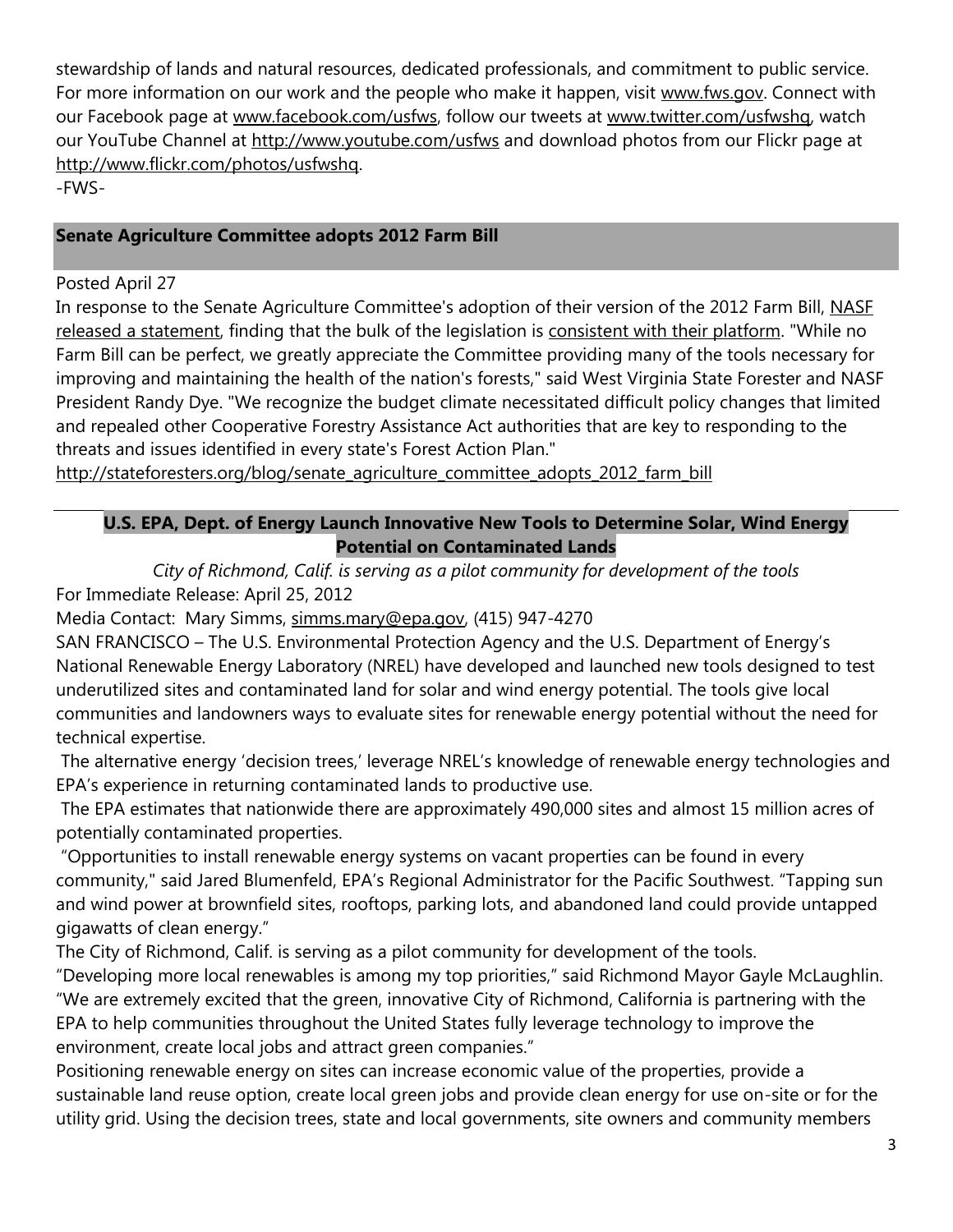can help identify the most desirable sites for solar or wind installations from both a logistical and economic standpoint.

In addition to opportunities in cities, thousands of potentially contaminated acres in less populated areas across the country could be put to beneficial reuse with renewable energy.

The tools can be used to evaluate individual or multiple sites, such as brownfields, Superfund and other hazardous waste sites, abandoned parcels, landfills, parking lots, and commercial or industrial roofs, depending on the technology.

The tools and a podcast by the Assistant Administrator for EPA's Office of Solid Waste and Emergency Response on the solar and wind decision trees are now available on EPA's website at: <http://www.epa.gov/renewableenergyland>

## **USDA Announces Assistance for 13 Wetlands Partnership Projects in 12 States**

Release No. 0131.12

Contact: Office of Communications 202-720-4623

WASHINGTON, April 24, 2012 – Agriculture Secretary Tom Vilsack today announced funding for 13 partnership agreements for high-priority wetland restoration and conservation work in 12 states. The USDA's Natural Resources Conservation Service (NRCS) and a network of partners have nearly \$15 million in financial and technical assistance available for these projects in 2012 and will enter into long-term agreements to deliver additional assistance over the next four years.

[View article...](http://www.usda.gov/wps/portal/usda/usdahome?contentid=2012/04/0131.xml&contentidonly=true)

## *Presidential Pipeline*

*A Message From Clean Water America Alliance President Ben Grumbles April 24*, 2012

Forests & Faucets, Wetlands & Waterworks

Earth Day and U.S. Water Prize celebrations remind me that some of the most important things we can do for water are above the intake and beyond the outfall-sometimes many miles above and beyond the man-made infrastructure systems.

U.S. Department of Agriculture (USDA) recognizes this and its "Forests to Faucets" project, is doing something about it. They're using GIS to model and map land areas most important to surface drinking water and exploring the role forests play in protecting these areas and the extent of threat from development, insects, disease, and fire. The data can help shape state forest conservation plans, identify areas where a "payment for watershed services" project may be an option for financing conservation work, and show the link between forests and the provision of surface drinking water. It's all important, urgent work: USDA notes about 53% of the nation's water supply originates on forest land and that within the next 25 years 44.2 million acres of private forests in the U.S. will be at risk of conversion to developed uses.

One of the best known examples of the tree-to-tap connection is in the New York City (NYC) watershed. NYC has protected more than 35% of the watershed. Just ask Carter Strickland, the NYC Department of Environmental Protection Commissioner, whether it's been worthwhile. He'll tell you NYCs [\[Continue Reading\]](http://r20.rs6.net/tn.jsp?e=001kS_v_JxDsq8fQcNZoPW9sAVzQFVZdNY7BGNK9oNhyVH55jlZL6DNo1ZAUkHzaT9vOrke0_6XrxTb7r0X7fV3sicA-03MmLl3NK2EIK5xbOpunhgy1ub7hY_AV8-RR9Tp8VXiI8-RidCr3G1-gkq98RaGHq7c-T67aw7K_yIW4-H1x6cOMGiekAXP92n9AQtWbUgopCjJ-d-WHM6tqbBqsf0fv_9d7c9BkhzScJijyp-lcS1GMNdhEY7llG9vQyOMK6MNW-fHuevzE2L1JGWJ2DMlCCnOyW7d85PTBAFkrchNlnUJArpLqB0vnUwVgg3tPkgJqHEpypRYlhZhcYvkq7WcAPfs-jo0nQi0M9yHRw4=).

# Sincerely,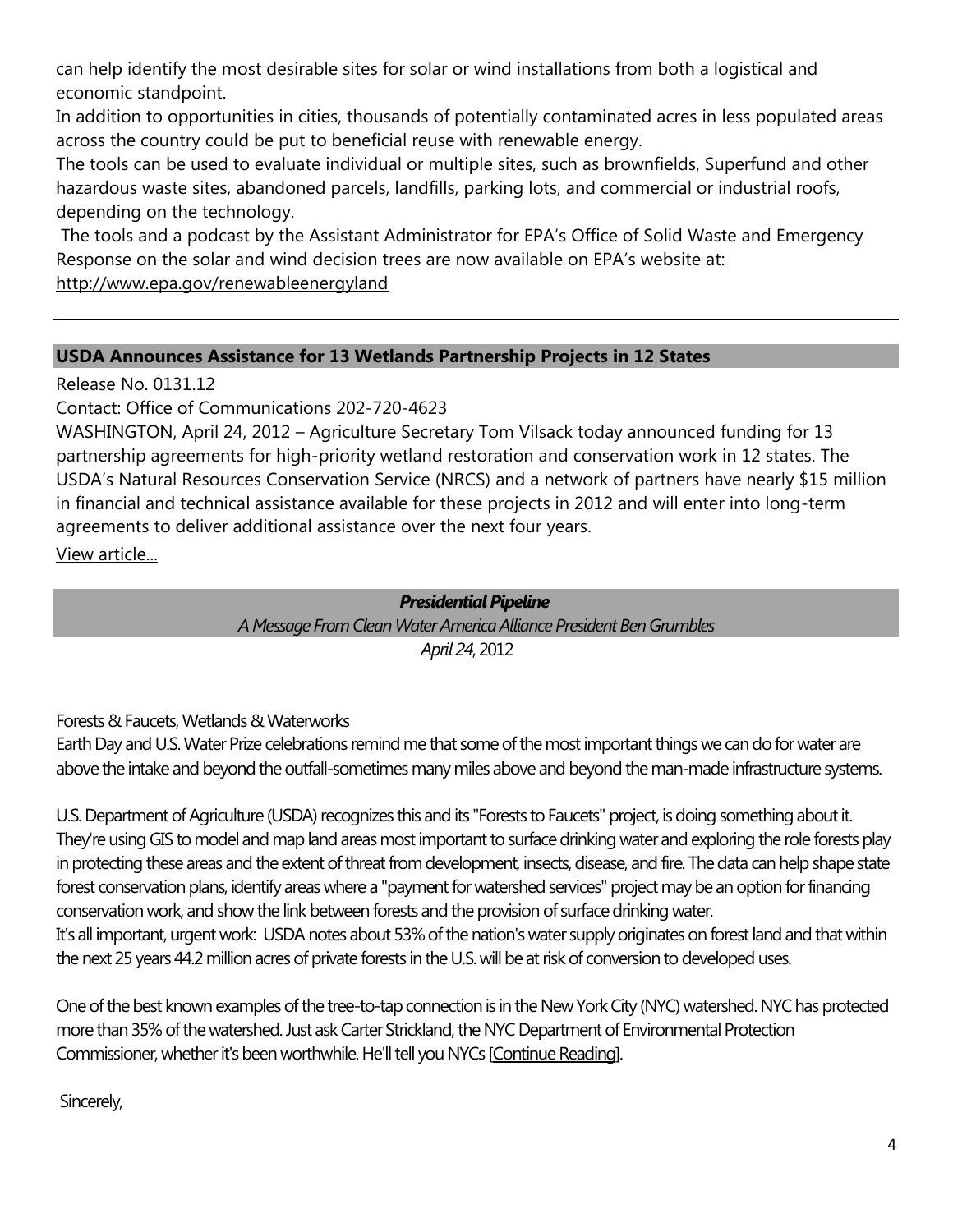Ben Grumbles President Clean Water America Alliance

The Government Accountability Office (GAO) today released the following reports, testimony, and correspondence:

April 24, 2012

#### OTHER WRITTEN PRODUCT

Farm Bill: Issues to Consider for Reauthorization, GAO-12-338SP, April 24 <http://www.gao.gov/products/GAO-12-338SP>

**Lawsuit says wind energy industry hurts condors** Posted: 04/22/2012 **Associated Press** via Mercury News

The Center for Biological Diversity, Defenders of Wildlife and the Sierra Club "filed a federal lawsuit this month against the U.S. Bureau of Land Management to stop the proposed 100-turbine North Sky River wind project in Kern County's Tehachapi region, the Ventura County Star reported Saturday."

They "said in the filing that a neighboring wind farm, Pine Tree, has killed at least eight golden eagles and that California condors could be at risk from the blades of turbines as well."........... [http://www.mercurynews.com/science/ci\\_20457235/](http://www.mercurynews.com/science/ci_20457235/)

### **Statement From Agriculture Secretary Tom Vilsack on the Senate Agriculture Committee 2012 Farm Bill Mark**

Release No. 0129.12

Contact: Office of Communications (202)720-4623

WASHINGTON, April 20, 2012 - Agriculture Secretary Tom Vilsack today made the following statement on the Senate Agriculture Committee 2012 farm bill mark released today:

"I commend Chairwoman Stabenow and Ranking Member Roberts for working together in a bipartisan fashion to write a farm, food and jobs bill this year. Farmers, ranchers, and the men and women who live in rural communities deserve to know what the rules will be moving forward. With the current law expiring, we cannot wait any longer to reauthorize this essential law for rural America.

While we still need to review all of the policies, reforms and investments proposed in this bill, I am optimistic that members of Congress will work to pass legislation that will support farmers, guarantee a safe, affordable, and nutritious food supply, support nutrition programs that help millions of families put food on the table, and help create jobs for the American people."

**Update on America's Great Outdoors Initiative**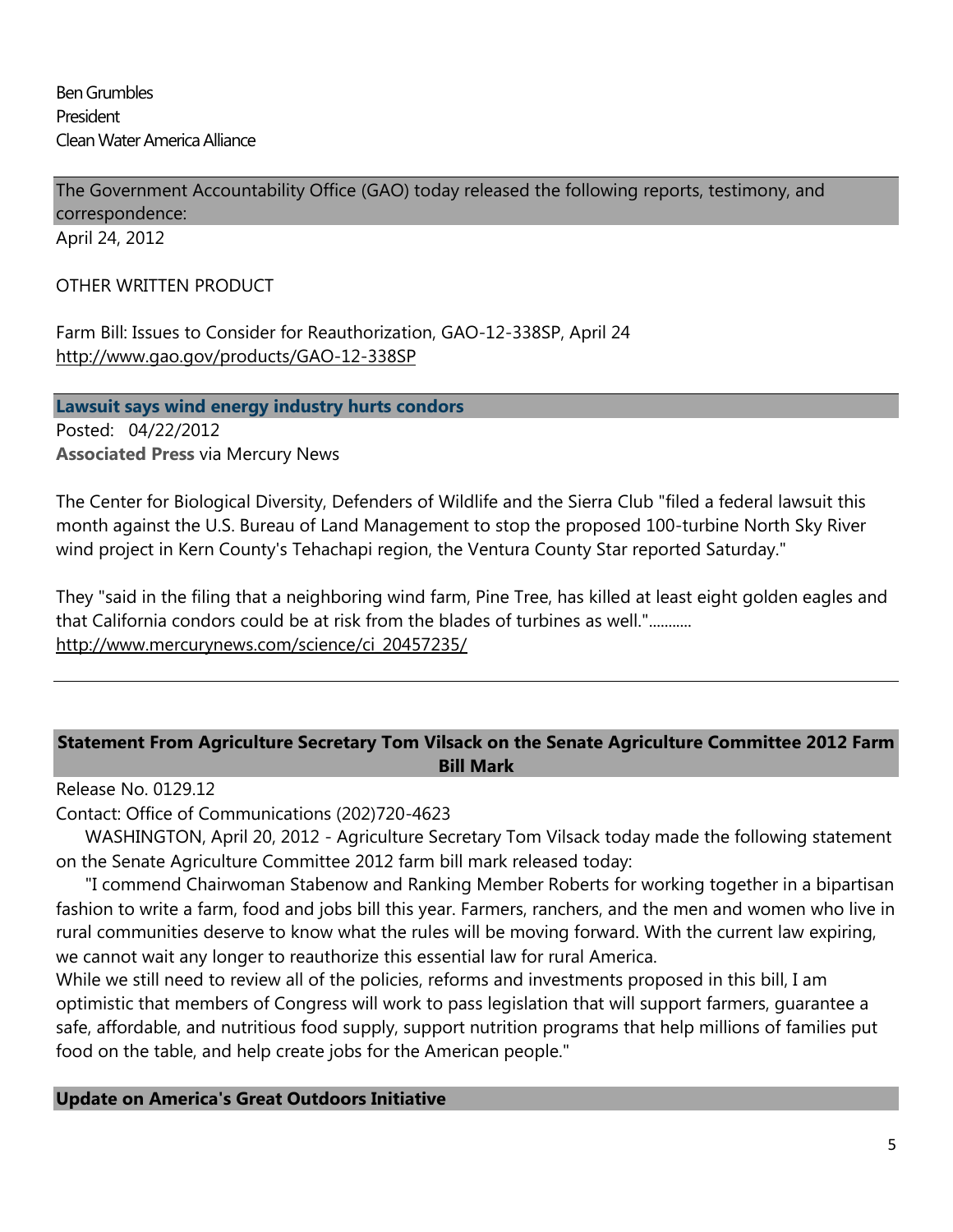USDA Forest Service April 20, 2012

On April 5, 2012, Secretary of Agriculture Tom Vilsack, plus the heads of DOI, CEQ, EPA, and the Army, signed a memo recognizing the need to offer career-building experiences on our public lands. America's Great Outdoors Report to the President recommended creating a "21st Century Conservation Service Corps," and this new memo shares that a new Federal Advisory Committee has been established and has started work to advise on creating a "21CSC" that will build on existing programs and partnerships. The memo encourages field offices to work with new and existing partners to employ young Americans this summer within current funding levels. [More info can be found here.](http://click.icptrack.com/icp/relay.php?r=103753811&msgid=705557&act=ASS3&c=491967&destination=http%3A%2F%2Fwww.doi.gov%2F21csc%2F)

### **President Obama to Sign Proclamation Designating Fort Ord National Monument** *National Monument will honor veterans, serve as hub for conservation and recreation* **The White House Office of the Press Secretary**

FOR IMMEDIATE RELEASE

April 20, 2012

President Obama today will sign a Proclamation to designate federal lands within the former Fort Ord as a National Monument under the Antiquities Act. Fort Ord, a former military base located on California's Central Coast, is a world-class destination for hikers, mountain bikers, and outdoor enthusiasts who come to enjoy the area's history and scenic landscapes. "Fort Ord's dramatic landscape lives in the memories of thousands of veterans as their first taste of Army life, as a final stop before deploying to war, or as a home base during their military career. This national monument will not only protect one of the crown jewels of California's coast, but will also honor the heroism and dedication of men and women who served our nation and fought in the major conflicts of the 20th century," said President Obama.

"Already, over 100,000 people come every year to enjoy all that Fort Ord has to offer. President Obama's action, with the strong support of the people of California, will ensure that this special place continues to thrive for generations to come. At the same time, the creation of this new national monument is good for tourism, recreation, and local businesses that cater to the tens of thousands of people who come to experience this remarkable place," said Secretary of the Interior Ken Salazar.

President Obama first used the Antiquities Act in November 2011 to designate the Fort Monroe National Monument, a former Army post integral to the history of slavery, the Civil War, and the U.S. military. First exercised by President Theodore Roosevelt in 1906 to designate Devils Tower National Monument in Wyoming, the authority of the Antiquities Act has been used by 16 presidents since 1906 to protect unique natural and historic features in America, such as the Grand Canyon, the Statue of Liberty, Colorado's Canyons of the Ancients, and the Papahānaumokuākea marine protected area of the Northwestern Hawai'ian Islands.

Today, Fort Ord provides exceptional recreational opportunities to over 100,000 visitors annually, offering 86 miles of hiking, biking, and horseback riding trails. The area is an economic engine for the community and serves as a key venue for the annual Sea Otter Classic, one of the largest bicycling events in the world with approximately 10,000 athletes and 50,000 spectators every year.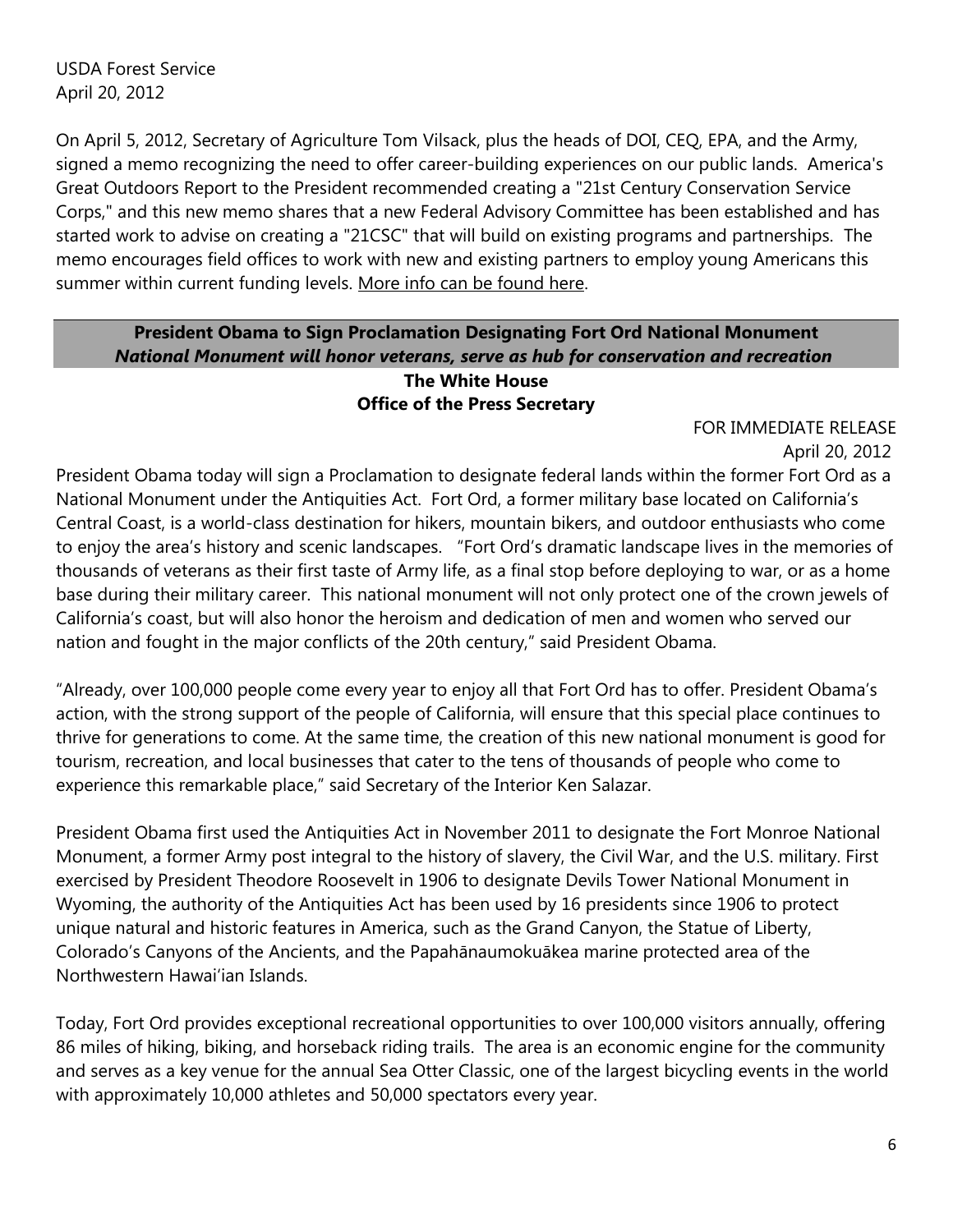Nearly two and a half centuries ago, the area was traversed by a group of settlers led by Spanish Lieutenant-Colonel Juan Bautista de Anza, whose diaries were used to identify the route of the Juan Bautista de Anza National Historic Trail. The area's open, contiguous landscape owes its undeveloped state largely to its role as a U.S. Army facility. From World War I through the early 1990s, the area's rugged terrain served as a military training ground for as many as a million and a half American soldiers.

The Fort Ord National Monument will be managed by the Department of the Interior's Bureau of Land Management (BLM). The BLM currently manages approximately 7,200 acres of the area, and the Army will transfer approximately 7,450 acres after clean-up under an existing base closure agreement between the Army and the BLM. The BLM will continue to work closely with its many community, state, and Federal partners to effectively manage the new national monument, which will become part of the Bureau's 27 million-acre National Landscape Conservation System.

The Department of the Interior lands support \$363 billion in economic activity and 2.2 million jobs annually, with BLM public lands in California alone hosting more than 10 million recreation visitors a year. This translates to an estimated contribution of \$980 million to local California economies and 7,600 recreation-related jobs.

#### **US Forest Service targets \$40.6M to purchase, restore lands in 15 states**  *Land and Water Conservation Fund provides support for land acquisition projects*

**Contact:** Press Office: (202) 205-1134 Twitter: @forestservice 4/15/2012



**WASHINGTON, April 6, 2012 -** Agriculture Secretary Tom Vilsack today announced the U.S. Forest Service will dedicate \$40.6 million for 27 exceptional land acquisition projects in 15 states that will help safeguard clean water, provide recreational access, preserve wildlife habitat, enhance scenic vistas and protect historic and wilderness areas.

Projects funded are in Alaska, California, Colorado, Georgia, Idaho, Indiana, Michigan, Missouri, Montana, New Mexico, North Carolina, Oregon, Tennessee, Utah and Washington. Projects range from protecting nationally significant lands from threat of residential development in North Carolina to help pave the way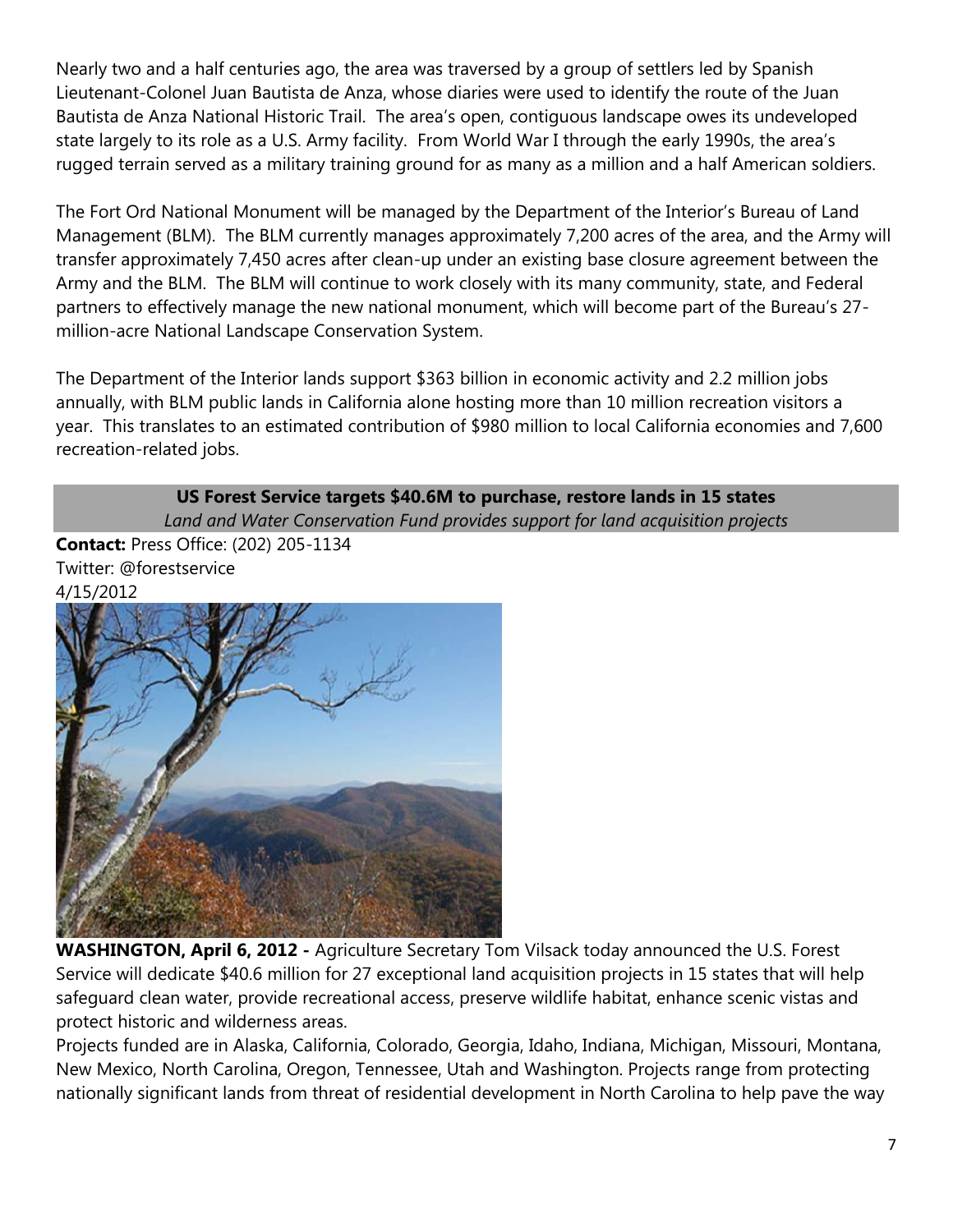to help purchase the largest single parcel of privately held land with the [Kootznoowoo Wilderness](http://www.fs.fed.us/r10/tongass/districts/admiralty/wilderness.shtml) on the [Tongass National Forest](http://www.fs.fed.us/r10/tongass/) in Alaska.

"In keeping with the Obama Administration's *America's Great Outdoors* conservation initiative, USDA is committed to conserving and restoring our forests and bringing jobs to rural America," said Vilsack. "Through our partnerships with states, communities, tribes and others, it is vital that we step up our efforts to safeguard our country's natural resources."

"The pristine wildernesses, flowing waters and majestic vistas help define what makes this country great," said [U.S. Forest Service Chief Tom Tidwell](http://www.fs.fed.us/aboutus/chief/). "These projects will help ensure a long future of quality open space for those hunters and anglers, hikers, campers and other nature lovers who enjoy America's great outdoors. The funding will also reduce administrative costs and provide us increased flexibility in how we restore lands across the country."

The money is made available through the [Land and Water Conservation Fund,](http://www.fs.fed.us/land/staff/LWCF/about.shtml) created by Congress in 1964 to provide funding to federal, state and local governments to purchase land, water and wetlands. The fund receives the majority of its money through royalty payments from offshore oil and gas revenues to mitigate the environmental impacts of those activities. Those funds also are augmented by additional money or in-kind services of a variety of partnerships.

Lands are purchased from willing sellers at fair-market value or through partial or outright donations of property. Landowners may also sell or donate easements on their property that restrict commercial development while keeping the land in private ownership.

The fund supports many goals set out in President Obama's *[America's Great Outdoors](http://americasgreatoutdoors.gov/)* initiative, including the need to support locally-led efforts to protect and renew rivers and other waters; conserve and restore national parks, wildlife refuges and other federal lands and waters; and enhance recreational access and opportunities.

The projects were selected through a competitive process based on ability to safeguard watersheds, provide recreational access, restore healthy forests, mitigate climate change, defend communities from wildfire, create management efficiency, and reconnect fragmented landscapes and ecosystems. The following new projects are approved for funding in 2012. To see applications for funding on each project, visit the [Land and Water Conservation Fund.](http://www.fs.fed.us/land/staff/LWCF/about.shtml)

# **Alaska:**

- **Cube Cove /Admiralty National Monument, Tongass National Forest:** With the exception of limited shoreline on Cube Cove, the land is entirely surrounded by Admiralty National Monument/Kootznoowoo Wilderness. Three main watersheds are within the parcel and the acquisition will result in preservation or restoration of the unique coastal island ecosystem in perpetuity. **\$500,000**
- **Misty Fiords National Monument, Tongass National Forest:** The monument is a national showcase of pristine lands and waters where the scenery, wildlife and recreation opportunities are abundant. The acquisition will reduce private land ownership within the wilderness and avoid private development that would conflict with wilderness values. **\$500,000**

# **California:**

 **Hurdygurdy, Six Rivers National Forest**: The land on the Smith River National Recreation Area covers portions of three streams, including the Hurdygurdy, a designated as Wild and Scenic River that serves as refuge and vital spawning habitat for Coho and Chinook salmon and steelhead and coastal cutthroat trout. The acquisition will help restore and improve fish and wildlife habitats and development of public recreational access and dispersed recreation sites. **\$1 million**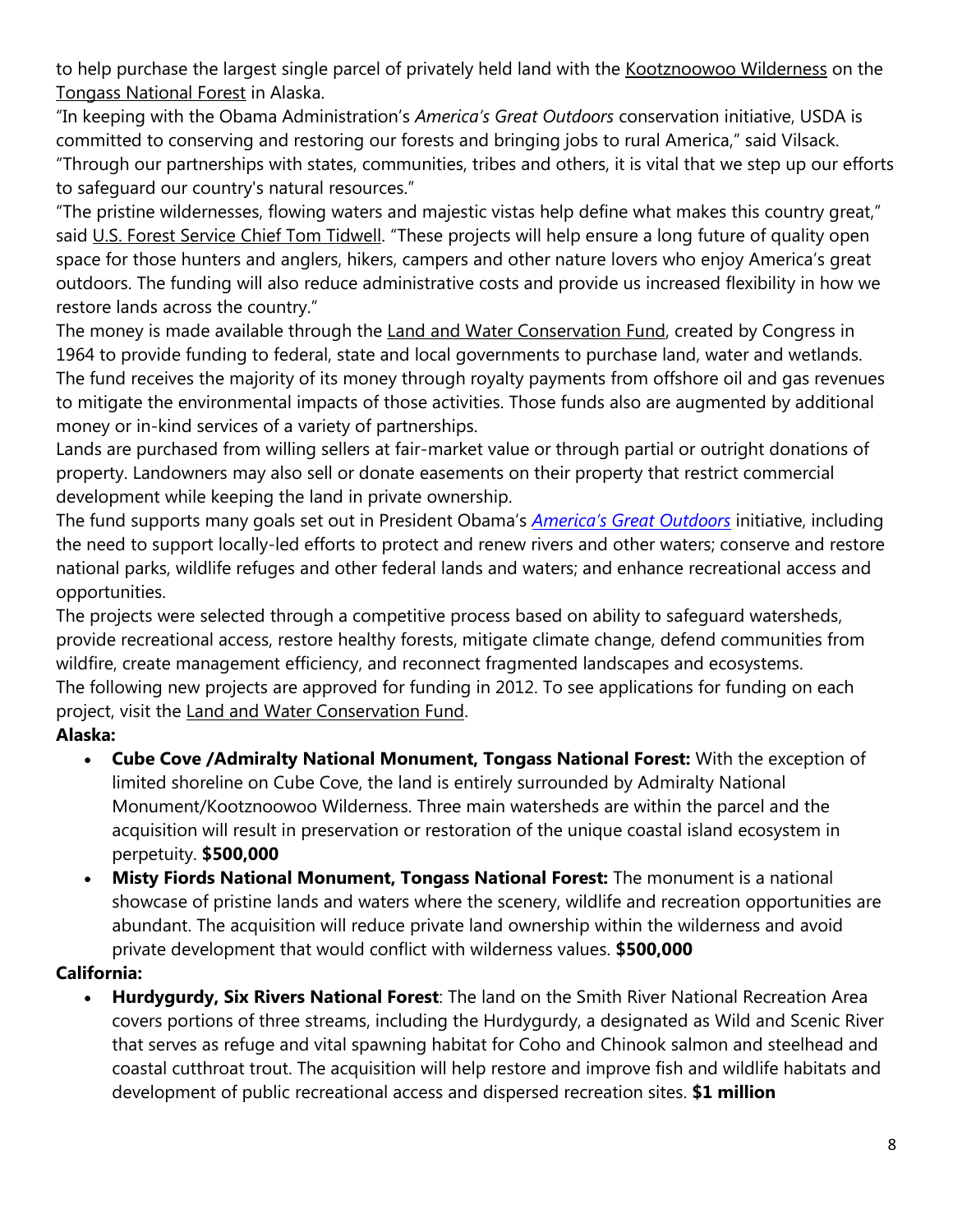- **Deer & Mill Creek, Lassen National Forest:** The parcel of land will help complete a continuous protected fish and wildlife habitat area along about 30 miles of Deer Creek, one of the most productive salmon-producing streams in the Sacramento River system. As a dam-free stream with little development, Deer Creek has breathtaking scenery and abundant fish and wildlife. **\$1.5 million**
- **Eldorado Meadows, Eldorado National Forest:** This project is part of the Sierra Nevada Checkerboard Initiative, a large ongoing effort to address land ownership patterns intermingled with private and public land. The funds will be used to help leverage non-federal funds from threat of private land sale and development. **\$1.5 million**
- **Stony Creek Consolidation; Shasta-Trinity National Forest:** This parcel, within the congressionally designated Shasta-Trinity National Recreation Area, is a donut hole in the midst of Forest Service recreation facilities on the shore of Lake Shasta and is threatened with incompatible subdivision and development. Acquisition will preserve the high quality visual character of this key recreation area while preventing lakeshore degradation and habitat fragmentation.**\$800,000**
- **Fleming Ranch, San Bernardino National Forest:** Will conserve and enhance resources in the San Jacinto Mountains in part by implementing fire and biofuels management that would prevent emissions release, maintain sequestration in forests, and through restoration practices advance carbon migration. **\$1.5 million**
- **Sierra Nevada Inholdings, Tahoe and Eldorado National Forests**: Will leverage a large land donation to purchase vital areas threatened by incompatible development. This acquisition will preserve an ancient petroglyph, as well as conserve meadows, wetlands and riparian areas at the headwaters of the American and Yoba rivers. **\$2 million**

# **California/Oregon/Washington:**

 **Pacific Crest National Scenic Trail, multiple national forests:** The area was one of first two congressionally designated national scenic trials. The acquisition will help protect critical portions of the 2650 mile trail system that stretches from Mexico into Canada. The land will help protect key wildlife corridors that support the migration of the grey wolf, grizzly bear, elk, deer, coyote and moose as well as protecting the trail from encroaching development. **\$1 million**

# **Colorado:**

- **Little Echo Lake, Arapaho National Forest:** The acquisition will forever preserve a spectacular mountain lake and surrounding land adjacent to the 17,000-acre James Peak Wilderness Area and concurrently protect Denver's water supply. Adding the parcel to the national forest also will enhance recreational opportunities by providing legal access into the wilderness area and nearby Continental Divide Trail. The area is home to the federally threatened Canada lynx as well as the Boreal toad and wolverine which are designated by the Forest Service as sensitive species. **\$950,000**
- **Ophir Valley, Uncompahgre National Forest:** The acquisition will protect breathtaking mountain vistas, including a portion of the Howards Fork drainage, a narrow steep valley roughly 2,500 feet below the top of Ophir Pass, and areas that link Telluride to Silverthorne. Recreational access for hunting and four-wheel drives, fishing rock climbing, sightseeing, camping, hiking and horseback riding will be significantly enhanced. **\$1.5 million**

## **Georgia**:

 **Georgia Mountains and Rivers, Chattahoochee-Oconee National Forest:** Georgia's national forests are near population centers numbering in the millions, creating tremendous pressures for clean water and recreation on the nearby public lands. These acquisitions focus on providing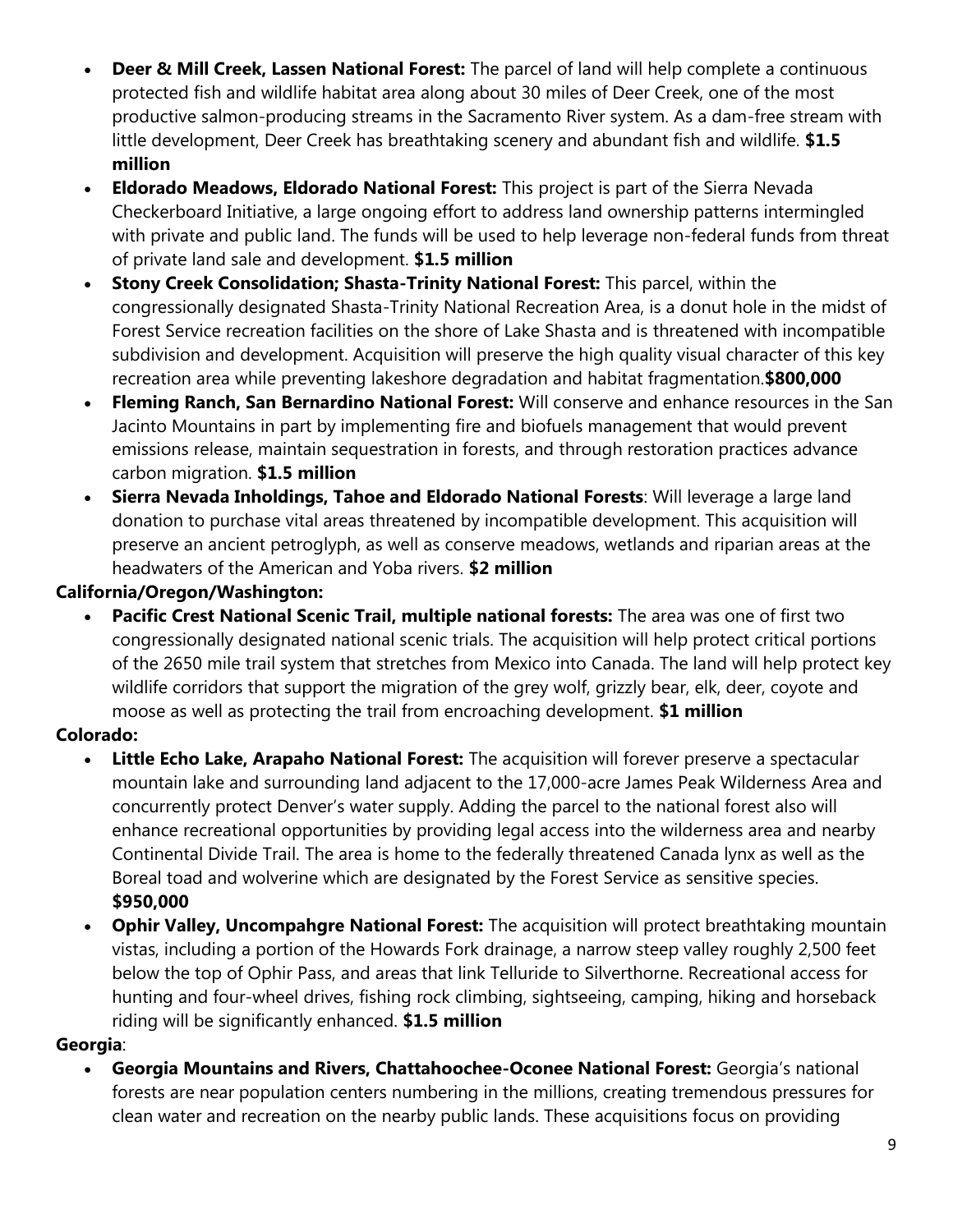recreation opportunities and protecting watershed and wetlands in an area where the viability and availability of clean, abundant water is critical. **\$2 million**

# **Idaho:**

- **Salmon-Selway Initiative Area, Salmon-Challis and Sawtooth National Forests:** The Morgan Ranch is an old homestead that lies upstream from the Middle Fork of the Salmon River within the Frank Church River of No Return Wilderness Area. The 18 miles of Sulphur Creek, a tributary of the Middle Fork, provides significant spawning and rearing habitat for three species of fish listed under the Endangered Species Act: Chinook salmon, steelhead trout and bull trout. **\$3.5 million**
- **Upper Lochsa, Clearwater National Forest:** The parcel includes habitat for threatened steelhead and bull trout, denning and foraging habitat for Canada lynx, critical elk winter range and portions of the Nez Perce National Historic Trail. The Nez Perce Tribe has contributed more than \$7 million in non-federal monies toward aquatic habitat restoration in the Upper Lochsa drainage area and proposes to continue funding of roughly \$1 million per year. **\$1 million**

### **Indiana:**

 **Hoosier National Forest:** This project is focused on the protection of the Lost River, a subterranean river that is associated with the second largest cave system in the State. The river supports a unique ecosystem that has been found to contain at least 15 globally-imperiled subterranean species. Acquisition of this parcel will protect several sinkhole entrances to the Lost River cave system. **\$466,000**

## **Michigan:**

 **Great Lakes/Great Lands, Hiawatha and Ottawa National Forests:** This acquisition will directly support the Great Lakes Restoration Initiative by protecting watershed health and integrity in the Great Lakes region. The project will also help ensure the conservation of the Sturgeon Wild & Scenic River and associated wetlands. These parcels provide travel connectivity for the endangered Eastern Gray Wolf and the threatened Canadian Lynx as well as habitat for other sensitive and endangered species. **\$640,000**

#### **Missouri:**

 **Missouri Ozarks, Mark Twain National Forest:** The land, which include prime riparian river frontage on the Current River, will help connect existing national forest lands to the Ozark National Scenic Riverways. Consolidating the lands will help protect watershed quality and provide maximum benefit for both resident and migratory wildlife species. **\$990,000** 

#### **Montana:**

- **Legacy Completion, Lolo and Flathead National Forests:** The project will enhance resource management within and adjacent to the Crown of the Continent by protecting healthy watersheds, diverse habitats for threatened and endangered species, and open space on a landscape-scale and public access to high quality recreation opportunities. This parcel is a part of the Montana Legacy project, one of the most ambitious conservation projects in modern Forest Service history and includes a 111,740 acre donation from conservation partners. **\$2 million**
- **Tenderfoot Part I, Lewis and Clark National Forest:** The Tenderfoot watershed in Central Montana is remarkably diverse spanning areas from 3,200 feet elevations sub-alpine mountains to grass meadows and riparian areas. The acquisition parcels will provide high quality water and fisheries habitat for west slope cutthroat trout, and habitat for elk, moose, deer and many other wildlife species. The land offers incredible scenic views and extraordinary recreation opportunities, especially for anglers and hunters. **\$2 million**

#### **New Mexico:**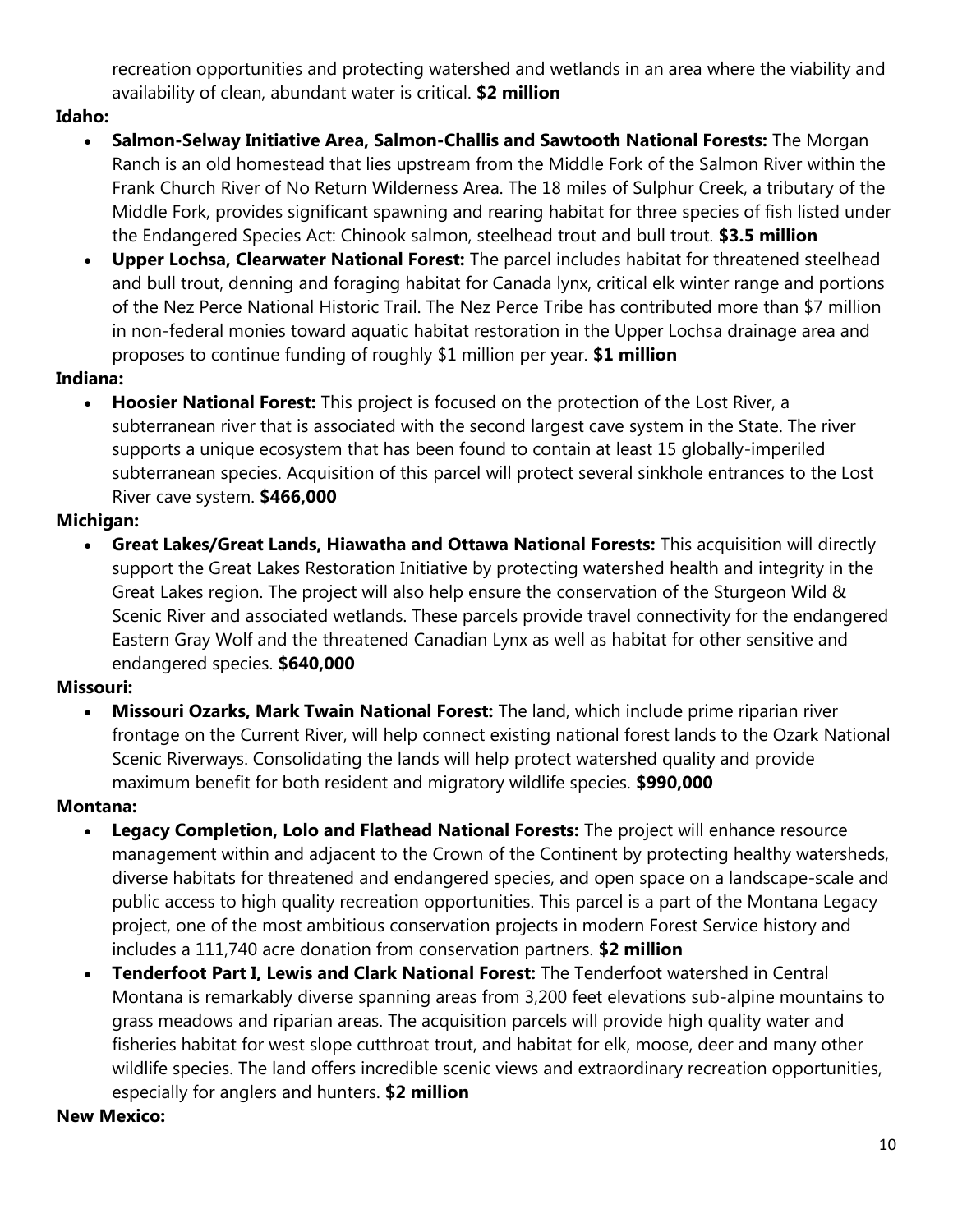**Miranda Canyon Phase I, Carson National Forest:** The land offers breathtaking views from its numerous ridges and peaks of the Rio Grande Gorge to the west and Wheeler Peak to the north. Historical features include the Camino Real Trail, unique geologic features such as a small volcano and 1.7 billion-year-old rock outcrops that rival the age of rocks found at the bottom of the Grand Canyon. Hunting, sightseeing, camping, hiking, interpretation and horseback riding will be enhanced. **\$3,442,000**

# **North Carolina:**

 **North Carolina Threatened Treasures, National Forests in North Carolina**: Nationally, land managed by the National Forests in North Carolina rank second in recreation visits but are among the most vulnerable to adjacent commercial and residential development. Forest fragmentation is a major issue and the acquisition will help to ensure recreation access, ecological integrity and watershed values on adjacent federal lands and for downstream resources. **\$1 million**

# **Oregon:**

 **Hells Canyon National Recreation Area, Wallowa-Whitman National Forest**: One of America's most treasured landscapes, Hell's Canyon is renowned for its natural, historical, archaeological and recreational values. The properties will serve as public gateways to thousands of acres of public lands and are home to 14 key fish and wildlife species, including Oregon's largest Rocky Mountain bighorn sheep herd. The land also contains habitat for rare plants and at-risk bird species including the yellow breasted chat, mountain quail, Lewis' woodpecker and willow flycatcher. **\$1,417,500**

# **Oregon/Washington:**

 **Pacific North West Streams, multiple national forests:** Lands selected for acquisition include key habitat for at-risk fish stocks. Immediate public benefits will be secured public access, increased recreation opportunities and more efficient long-term management and restoration of key stream, riparian areas, tidal marsh and estuary needed for bird and wildlife recovery. **\$1.1 million**

## **Tennessee:**

 **Rocky Fork, Cherokee National Forest:** This acquisition will provide protection for what was recently one of the largest contiguous tracts of private forest land in the East. The Forest Service identified Rocky Fork as a "national priority" because of its high natural resource values and recreational opportunities including a portion of the Appalachian Trail, blue-ribbon trout fishing, and a variety of recreational activities such as wildlife watching, rock climbing and hunting. **\$5 million** 

## **Utah:**

- **Bonneville Shoreline Trail, Uinta-Wasatch-Cache National Forest:** This parcel is becoming one of the last undeveloped areas on the Wasatch Front for traditional summer/winter range for deer and elk. Several parcels have historical nesting habitats for peregrine falcon, a sensitive species. Unique features, such as waterfalls and montane riparian areas add to the biological and recreational value of the land. **\$600,000**
- **Uinta-Wasatch-Cache, Uinta-Wasatch-Cache National Forest:** The land has historic significance because it once supported construction of the Trans-Continental Railroad across the U.S. as well as the early fur trapping and logging industries. The acquisition offers a rare opportunity to enhance public access and sustain recreational opportunities, protect wildlife and fish habitat and limit the spread of development. **\$1.2 million**

## **Washington:**

 **Washington Cascade Ecosystem, Wenatchee National Forest:** The acquisition is part of a larger, landscape-scale effort to resolve the fragmented land ownership pattern blanketing Washington's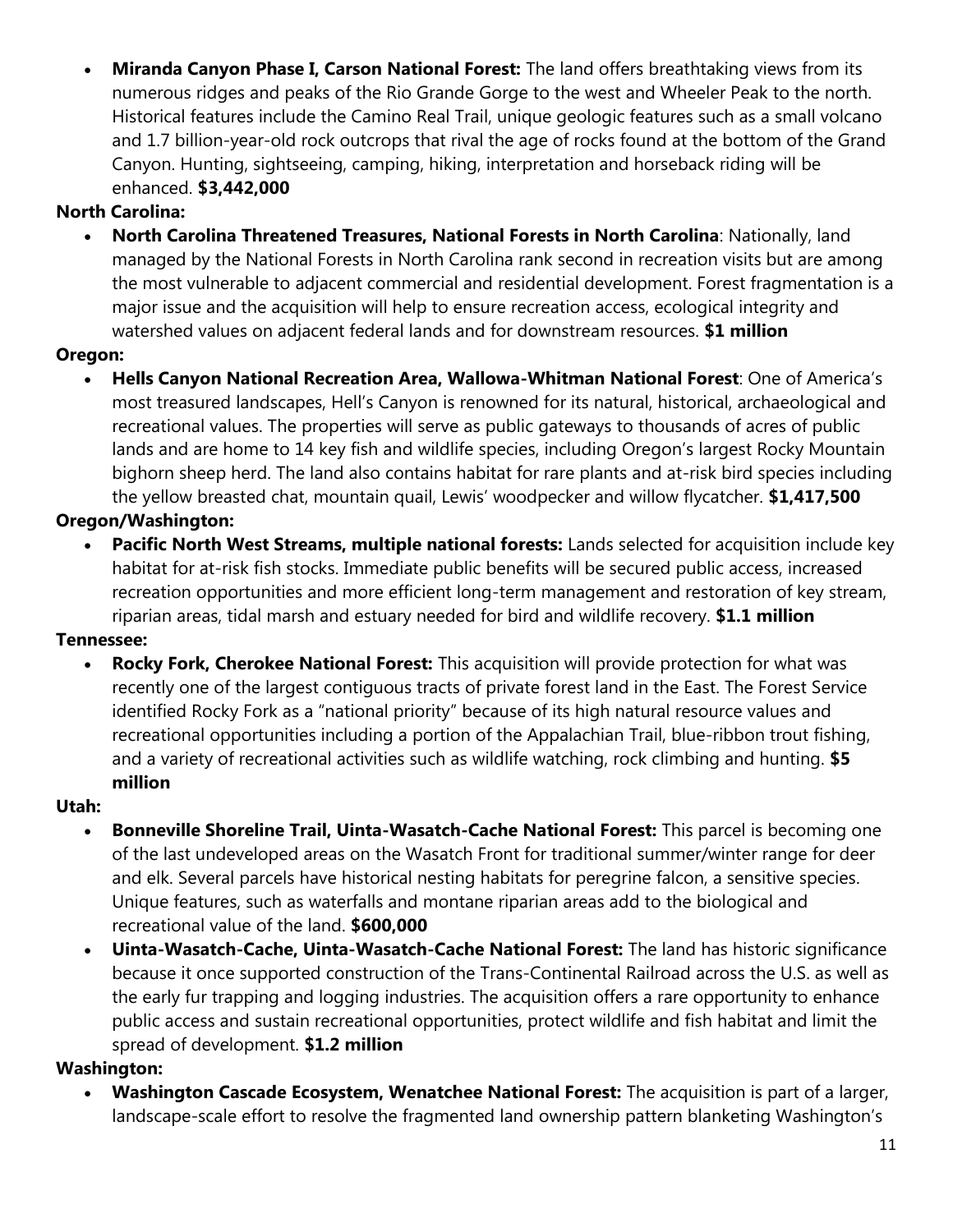Central Cascades. Threading through the area are several significant north-south wildlife corridors that need to be protected and restored to preserve healthy wildlife populations. **\$1.5 million** USDA works with state and local governments and private landowners to conserve and protect our nation's natural resources—helping preserve our land and clean our air and water. In 2010, President Obama launched the America's Great Outdoors initiative to foster a 21st century approach to conservation that is designed by and accomplished in partnership with the American people. During the past two years, USDA's conservation agencies—NRCS, FSA and the U.S. Forest Service—have delivered technical assistance and implemented restoration practices on public and private lands. At the same time, USDA is working to better target conservation investments to embrace locally driven conservation and entering partnerships that focus on large, landscape-scale conservation. In 2011, USDA enrolled a record number of acres of private working lands in conservation programs, working with more than 500,000 farmers and ranchers to implement conservation practices that clean the air we breathe, filter the water we drink, and prevent soil erosion.

### **BLM Announces Landscape Approach for Public Land Management**

BLM Utah News Releases April 13, 2012 12:31 PM

The Bureau of Land Management (BLM) today released an update on a bureauwide initiative that is helping the agency evaluate and respond to public land issues such as wildfire, energy development, and climate change while continuing to promote the smart use of the public lands. The initiative, called the *Landscape Approach for Managing the Public Lands*, looks for ecological conditions, patterns, and management opportunities that may not be evident when managing smaller land areas.

"The stewardship of public lands has never been more challenging." said BLM Director Bob Abbey. "To meet these challenges, we need an approach that crosses traditional management boundaries while managing wildfire, controlling weeds and insect outbreaks, providing for energy development, and addressing impacts from climate change."

The approach will help the BLM respond to an increasing demand for the use of the public lands for recreation and energy development. Recreation and energy development often support local economies in the West. In FY 2011, activities on BLM-managed lands boosted the National economy by more than \$130 billion and supported more than a half-million jobs.

The BLM recognizes that evaluating broad landscapes, such as the Central Basin and Range -NV, CA, UT and a portion of ID, will be more effective than relying only on conditions at the field office level. This new approach results in better decisions because BLM employees understand how their work fits into the larger geographic area.

Many BLM field offices are already conducting large-scale resource assessments, planning across watersheds and jurisdictions, and working with partners to address landscape-scale restoration needs. These efforts recognize that landscapes are being affected by complex influences that reach beyond traditional management boundaries. The landscape approach builds upon, connects, and supports these ongoing field efforts. This approach also complements and supports the Landscape